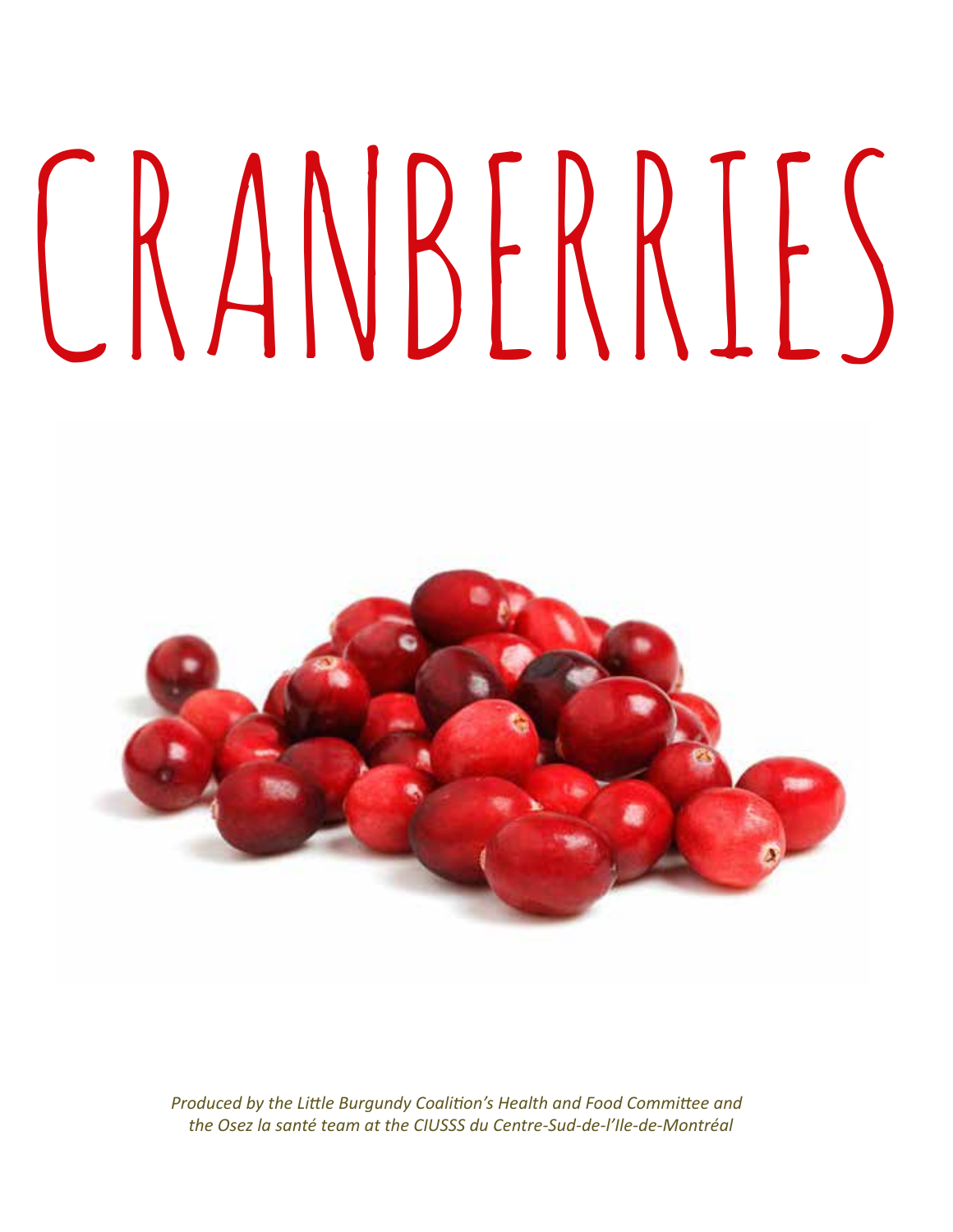Cranberries are harvested in the fall by flooding the field with water and then harvesting the berries that separate from the bush and float to the surface. Cranberries are small and juicy and are quite acidic.

#### **Varieties**

Cranberries are white or red and belong to a family that includes blueberries and bilberry.

# **Buying them**

Choose firm and shiny cranberries.

#### **Preparing them**

Only wash prior to use. Remove any stems or soft, shriveled or damaged cranberries.

# **Using them**

Use in baking (muffins, breads and cakes). They can be used in pies, mousses or crêpes and pair well with citrus fruit, apples and pears. Cranberries can be used in sauces to complement poultry or with other meats including pâtés, sausages or terrines.

#### **Cooking them**

Cook in a small amount of water in an open pan. Just like with popcorn, steam will make them puff and burst.

# **Nutritional value**

Cranberries contains vitamin C and potassium. They also contain oxalic and citric acid which gives them an astringent taste.

#### **Conservation**

Store in the refrigerator or in the freezer. You can use frozen cranberries directly in baking and cooking. You can also dehydrate cranberries in the oven at a low temperature until dry.

# **Did you know that …**

Cranberries have antibacterial properties. Drinking unsweetened cranberry juice can help women treat urinary tract infections.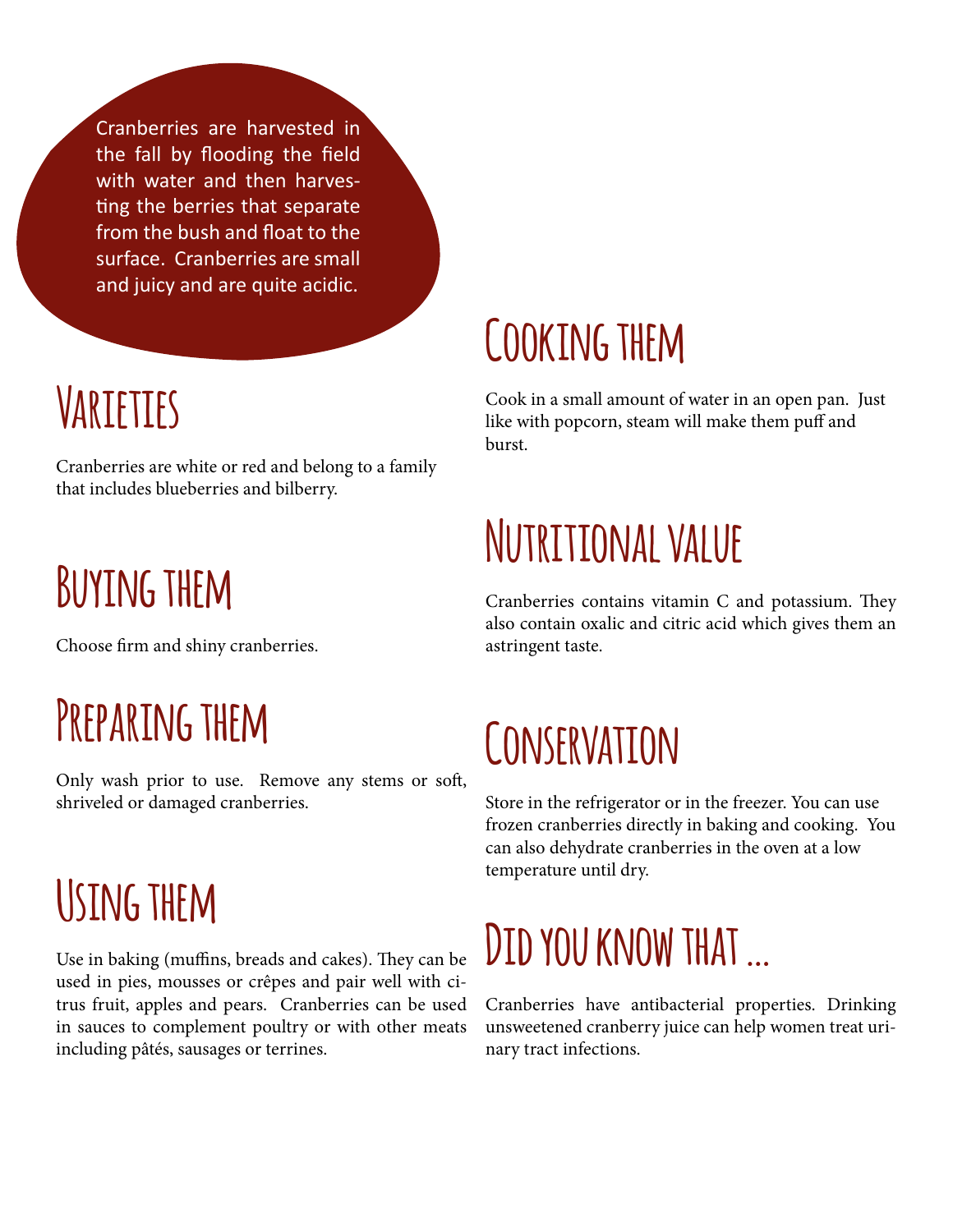# **Cranberry crumble**

prep time : 10 minutes cooking time : 35 minutes Portions : 6



#### **Ingredients**

| $\frac{1}{2}$ cup (110g)         | Unsalted butter + butter for greasing the baking dish |
|----------------------------------|-------------------------------------------------------|
| $1 \text{ cup} (250 \text{ ml})$ | Brown sugar                                           |
| $\frac{1}{2}$ cup (125 ml)       | All-purpose flour                                     |
| $1 \text{ cup} (250 \text{ ml})$ | Oat flakes                                            |
| $1/3$ cup $(80 \text{ ml})$      | Walnuts (optional)                                    |
| 3 cups (750 ml)                  | Cranberries, fresh or frozen                          |
| 6 scoops                         | Vanilla-flavoured frozen yogurt (optional)            |
|                                  |                                                       |

#### **Procedure**

Preheat the oven to 350° F (175°C). Grease a baking dish.

In a big bowl mix together the brown sugar, flour, oats, butter and nuts (optional) to obtain a clumpy dough. Press half of this mix into the baking dish. Spoon the cranberries onto the crust and spread to level. Cover the cranberries with the rest of the mixed ingredients. Bake on the middle rack of the oven until the fruit is soft and the top crust is golden brown, about 35-40 minutes. Take the crumble out of the oven, and let it cool for at least 30 minutes before serving.

You can serve the crumble with a scoop of vanilla-flavoured frozen yogurt.